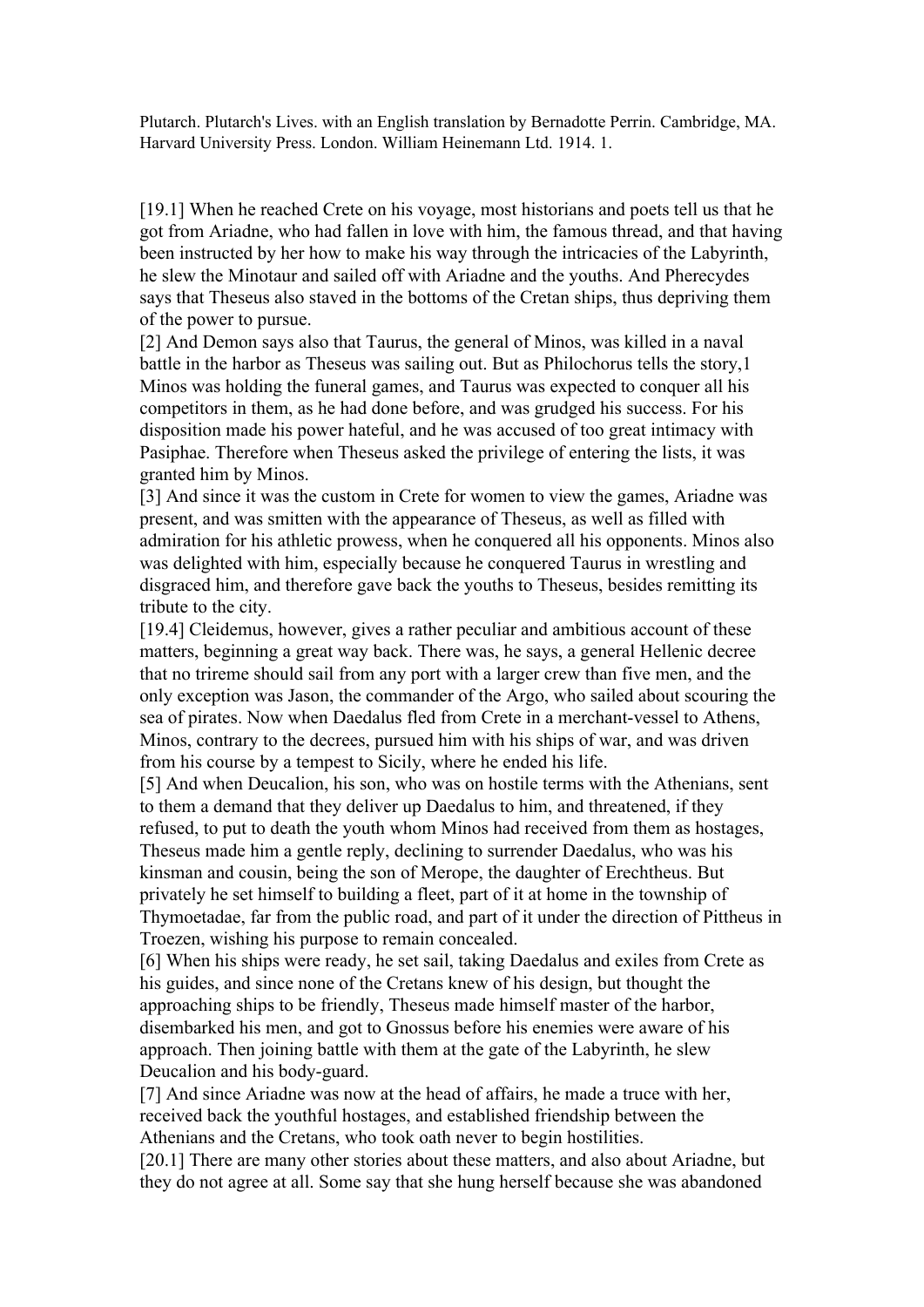by Theseus; others that she was conveyed to Naxos by sailors and there lived with Oenarus the priest of Dionysus, and that she was abandoned by Theseus because he loved another woman:—

 *Dreadful indeed was his passion for Aigle child of Panopeus.* [2] This verse Peisistratus expunged from the poems of Hesiod, according to Hereas

the Megarian, just as, on the other hand, he inserted into the Inferno of Homer the verse:—

## *Theseus, Peirithous, illustrious children of Heaven,*

and all to gratify the Athenians. Moreover, some say that Ariadne actually had sons by Theseus, Oenopion and Staphylus, and among these is Ion of Chios, who says of his own native city:—

 *This, once, Theseus's son founded, Oenopion.*

Now the most auspicious of these legendary tales are in the mouths of all men, as I may say; but a very peculiar account of these matters is published by Paeon the Amathusian.

[3] He says that Theseus, driven out of his course by a storm to Cyprus, and having with him Ariadne, who was big with child and in sore sickness and distress from the tossing of the sea, set her on shore alone, but that he himself, while trying to succour the ship, was borne out to sea again. The women of the island, accordingly, took Ariadne into their care, and tried to comfort her in the discouragement caused by her loneliness, brought her forged letters purporting to have been written to her by Theseus, ministered to her aid during the pangs of travail, and gave her burial when she died before her child was born.

[4] Paeon says further that Theseus came back, and was greatly afflicted, and left a sum of money with the people of the island, enjoining them to sacrifice to Ariadne, and caused two little statuettes to be set up in her honor, one of silver, and one of bronze. He says also that at the sacrifice in her honor on the second day of the month Gorpiaeus, one of their young men lies down and imitates the cries and gestures of women in travail; and that they call the grove in which they show her tomb, the grove of Ariadne Aphrodite.

[20.5] Some of the Naxians also have a story of their own, that there were two Minoses and two Ariadnes, one of whom, they say, was married to Dionysus in Naxos and bore him Staphylus and his brother, and the other, of a later time, having been carried off by Theseus and then abandoned by him, came to Naxos, accompanied by a nurse named Corcyne, whose tomb they show; and that this Ariadne also died there, and has honors paid her unlike those of the former, for the festival of the first Ariadne is celebrated with mirth and revels, but the sacrifices performed in honor of the second are attended with sorrow and mourning.

[21.1] On his voyage from Crete, Theseus put in at Delos, and having sacrificed to the god and dedicated in his temple the image of Aphrodite which he had received from Ariadne, he danced with his youths a dance which they say is still performed by the Delians, being an imitation of the circling passages in the Labyrinth, and consisting of certain rhythmic involutions and evolutions.

[2] This kind of dance, as Dicaearchus tells us, is called by the Delians The Crane, and Theseus danced it round the altar called Keraton, which is constructed of horns ( 'kerata') taken entirely from the left side of the head. They say that he also instituted athletic contests in Delos, and that the custom was then begun by him of giving a palm to the victors.